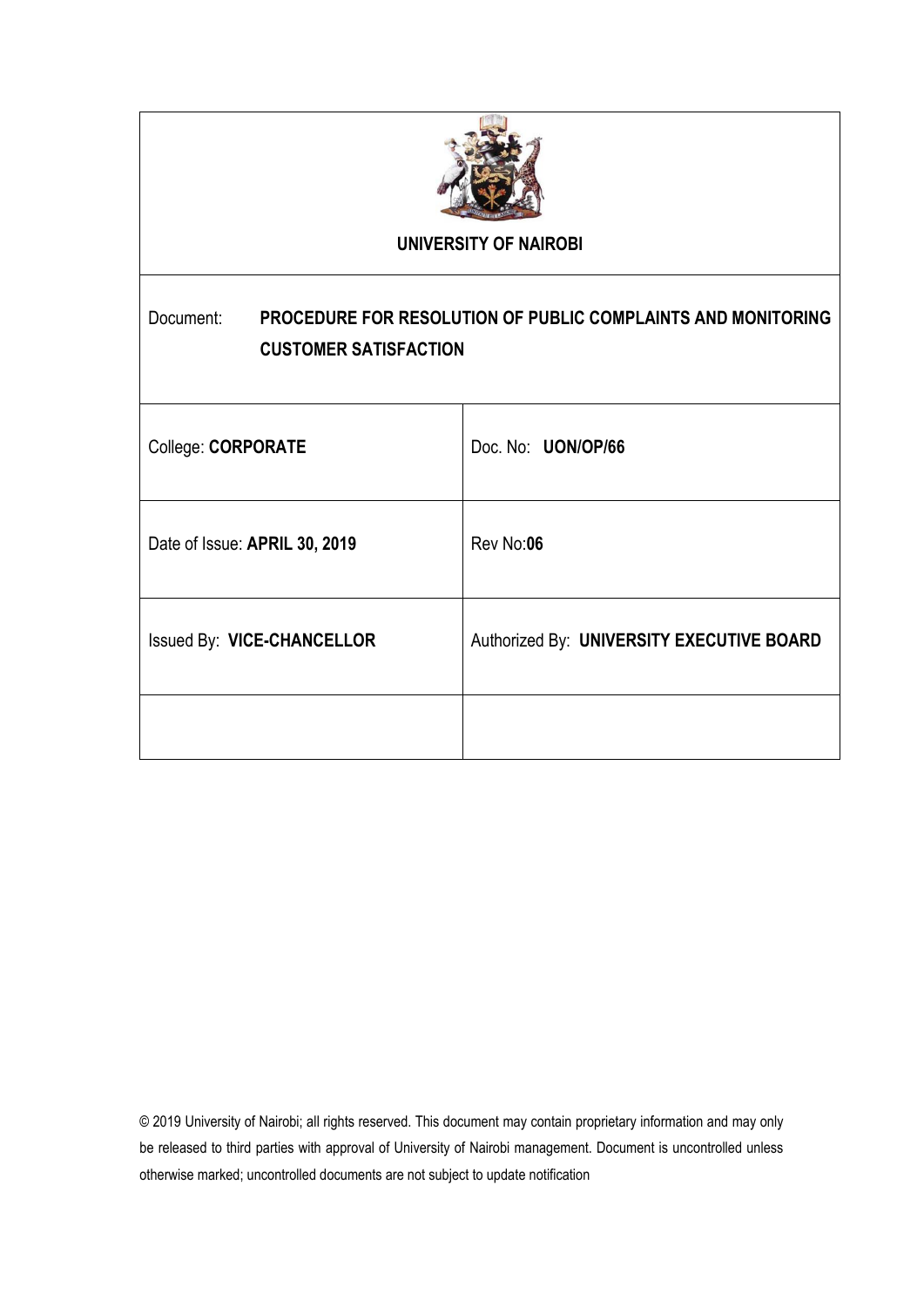| Document: PROCEDURE FOR MONITORING CUSTOMER SATISFACTION |                   |  |
|----------------------------------------------------------|-------------------|--|
| College: CORPORATE                                       | Doc No: UON/OP/66 |  |
| Rev No:06                                                |                   |  |

# **0.1 DOCUMENT CHANGES**

| <b>DATE</b>     | <b>CLAUSE</b><br><b>AUTHORIZED BY</b>                       |            |  |
|-----------------|-------------------------------------------------------------|------------|--|
| July 29,2009    |                                                             | <b>VC</b>  |  |
| October 14,2009 | 0.1 - Document changes                                      | <b>VC</b>  |  |
| March 21, 2011  | 0.2 Added the DVC (SA) and DVC (RPE) and                    | <b>VC</b>  |  |
|                 | respective                                                  |            |  |
|                 | Registrars                                                  |            |  |
|                 | 4 Deleted i-xii, xvii and xviii and acronyms                |            |  |
|                 | 5 Rephrased                                                 |            |  |
|                 | 6.1 Removed table and replaced with narration               |            |  |
|                 | 6.2 Removed table and replaced with narration               |            |  |
|                 | 7.2 deleted customer complaint form                         |            |  |
| June 30, 2013   | 0.1 - Document changes                                      | <b>VC</b>  |  |
|                 | 2 Spelling correction for compliments                       |            |  |
|                 | 6.1 (i) Spelling correction for compliments                 |            |  |
|                 | 6.1 (iv) Spelling correction for compliments                |            |  |
| March 31, 2015  | 8.0 Added the need to keep relevant records                 | <b>VC</b>  |  |
| August 31, 2016 | Changed the issuance and approver<br>$\bullet$              | <b>UMB</b> |  |
|                 | Added a footnote on the cover page                          |            |  |
|                 | 5.0 Added the specific responsibilities<br>$\bullet$        |            |  |
|                 | 8.0 Changed need to keep records to need to keep            |            |  |
|                 | documented information                                      |            |  |
|                 | 9.0 Changed process map to procedure flow chart             |            |  |
| April 30, 2019  | Changed the document title from "Procedure for<br>$\bullet$ | <b>UEB</b> |  |
|                 | Monitoring Customer Satisfaction" to "Procedure for         |            |  |
|                 | Resolution of Public Complaints and Monitoring              |            |  |
|                 | <b>Customer Satisfaction"</b>                               |            |  |
|                 | Aligned to University Strategic Plan 2018 - 2023            |            |  |
|                 | Aligned CAJ Reporting Framework on Resolution of            |            |  |
|                 | Complaints Indicator and Access to<br>Public                |            |  |
|                 | Information                                                 |            |  |
|                 | Replaced the UON logo                                       |            |  |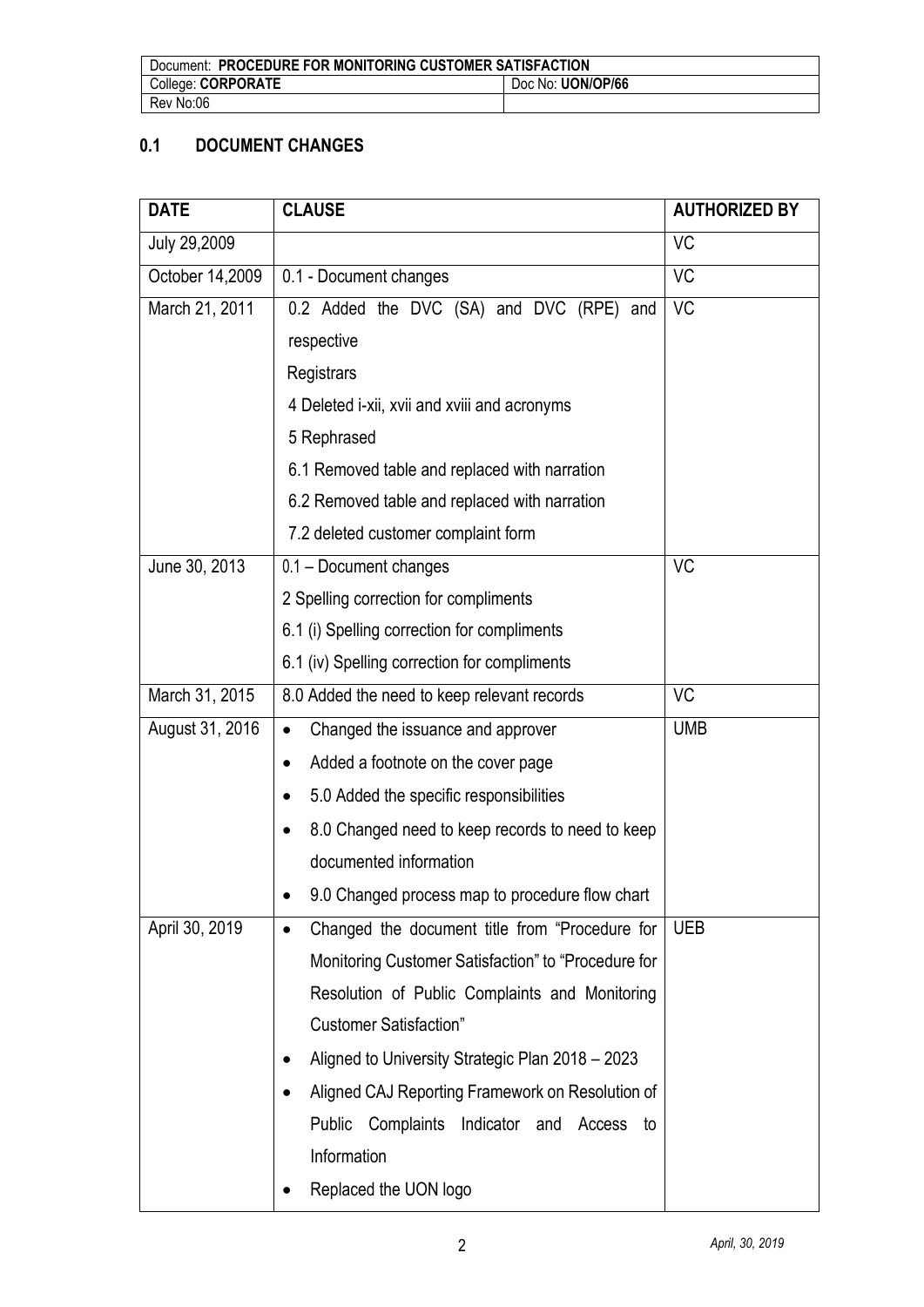| Document: PROCEDURE FOR MONITORING CUSTOMER SATISFACTION |                   |  |
|----------------------------------------------------------|-------------------|--|
| College: CORPORATE                                       | Doc No: UON/OP/66 |  |
| Rev No:06                                                |                   |  |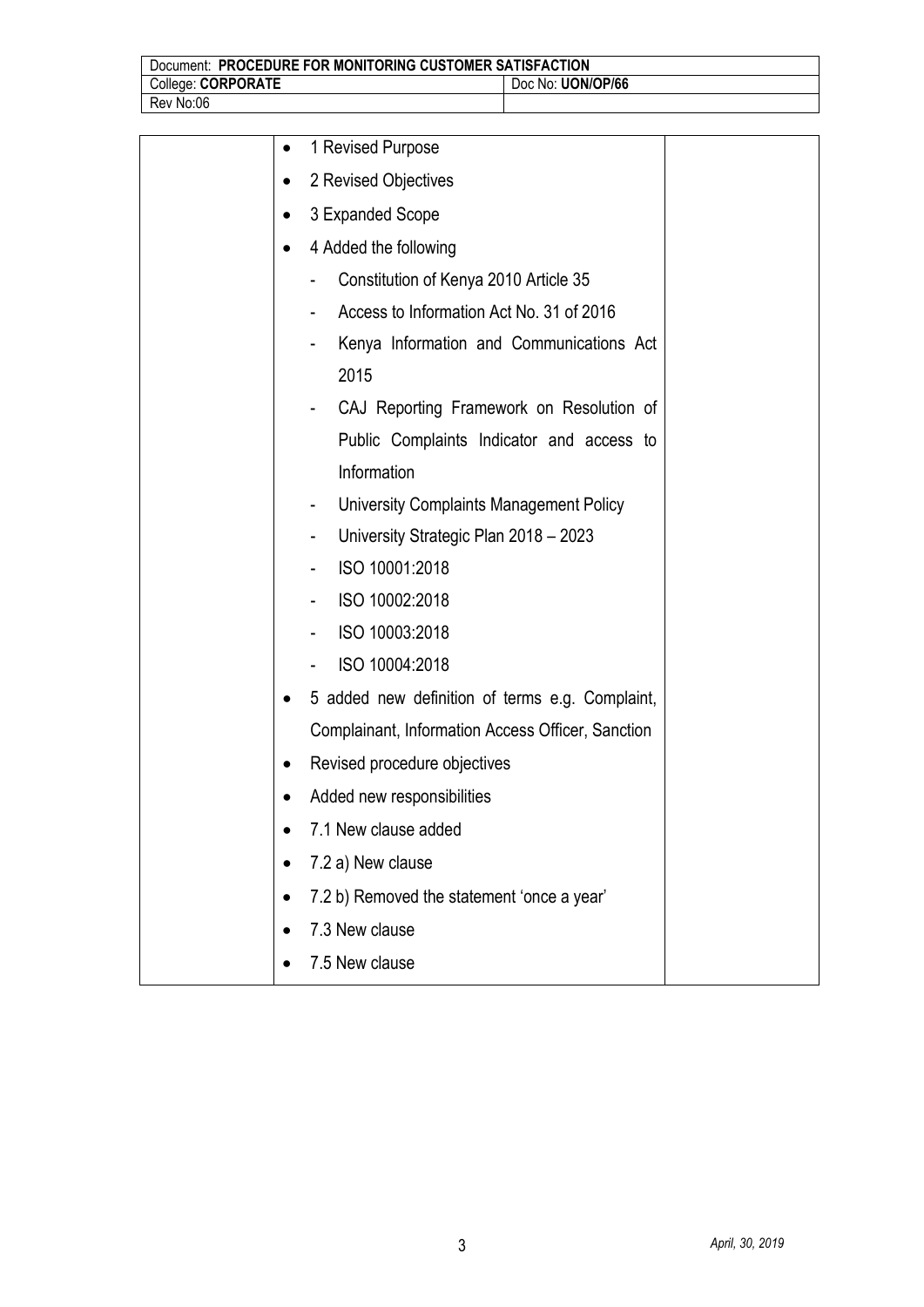| Document: PROCEDURE FOR MONITORING CUSTOMER SATISFACTION |                   |  |
|----------------------------------------------------------|-------------------|--|
| College: CORPORATE                                       | Doc No: UON/OP/66 |  |
| Rev No:06                                                |                   |  |

### **1. PURPOSE**

To manage customer complaints, ensure compliance with access to information obligations by public institutions, and monitor customer satisfaction for continual improvement.

# **2. OBJECTIVE**

- a) To resolve public complaints in compliance with Access to Information Act 2016
- b) To regularly monitor customer perceptions of the degree to which their needs and expectations have been fulfilled
- c) To boost public confidence in the administrative process
- d) To obtain information that can be used by the University to improve the quality of its products and services

### **3. SCOPE**

The procedure covers customer complaints, suggestions, compliments, surveys, feedback. The procedure covers planning, designing, developing, implementing, maintaining and improving customer satisfaction

This procedure applies to all staff receiving or managing complaints from the internal and external stakeholders, regarding University products and services

# **4. REFERENCES**

- a) The Constitution of Kenya 2010 Article 35
- b) Access to Information Act No. 31 of 2016
- c) Kenya Information and Communications Act 2015
- d) CAJ Reporting Framework on Resolution of Public Complaints Indication and access to Information
- e) University Complaints Management Policy
- f) ISO 9001:2015 Standard
- g) ISO 10001:2018 Customer Satisfaction Guidelines for Codes of Conduct for **Organizations**
- h) ISO 10002:2018 Customer Satisfaction Guidelines for complaints handling in organizations
- i) ISO 10003:2018 Customer satisfaction Guidelines for dispute resolution external to organizations
- j) ISO 10004:2018 Quality management Customer satisfaction Guidelines for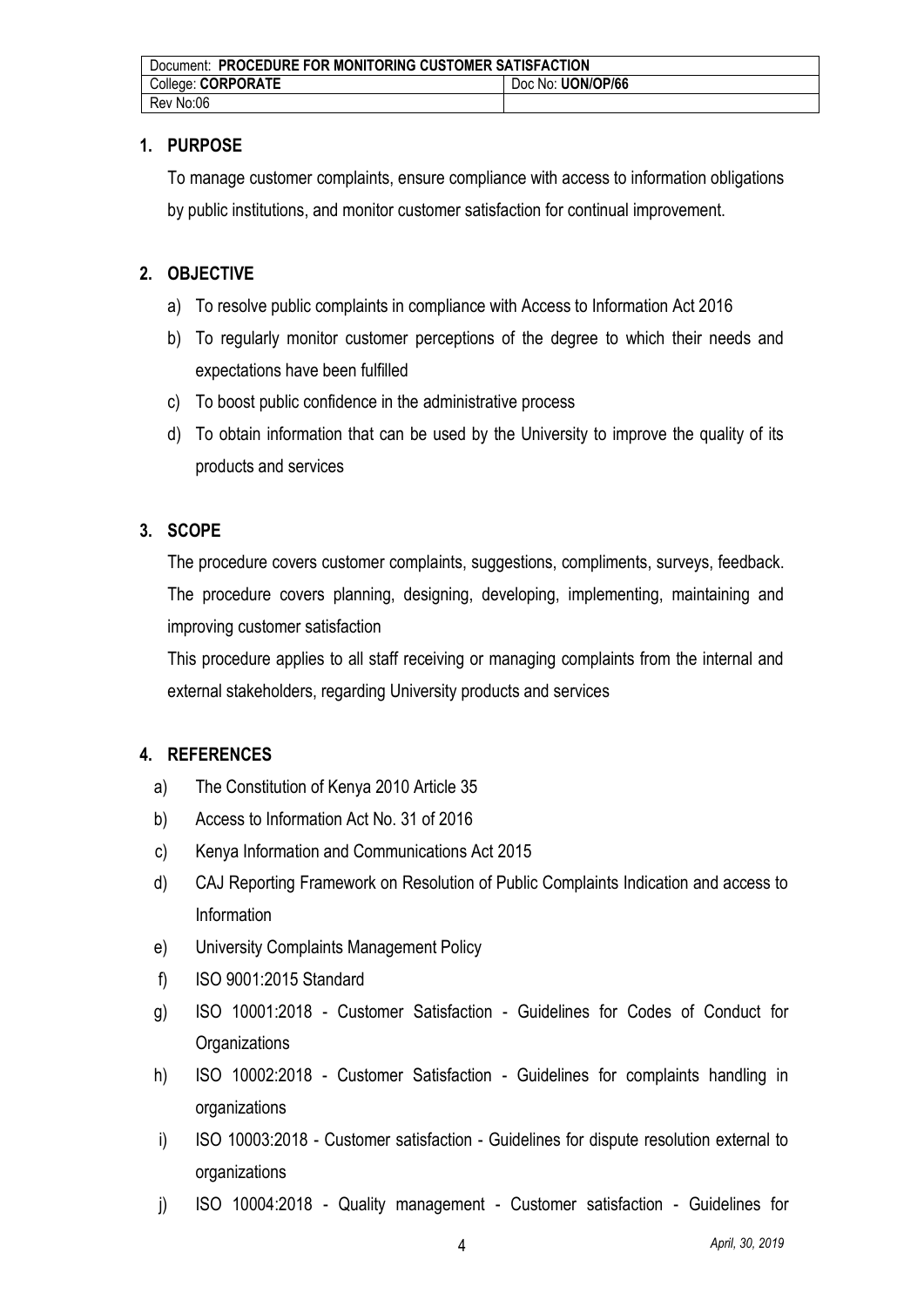| Document: PROCEDURE FOR MONITORING CUSTOMER SATISFACTION |                   |  |
|----------------------------------------------------------|-------------------|--|
| College: CORPORATE                                       | Doc No: UON/OP/66 |  |
| Rev No:06                                                |                   |  |

monitoring and measuring

- k) University Strategic Plan 2018 2023
- l) University Communications Policy
- m) University Anti- Corruption Policy
- n) University QMS Manual (UON/QMS/QM)
- o) University of Nairobi Service Charter

## **5. DEFINITION OF TERMS AND ACRONYMS**

| <b>Term</b>  | Acronym | <b>Definition</b>                                                       |
|--------------|---------|-------------------------------------------------------------------------|
| to<br>Access |         | A register kept by a public institution where entries of requests and   |
| Information  |         | determinations (decisions) on access to information are kept.           |
| Register     |         |                                                                         |
| Action taken |         | The intervention measure(s) taken by an institution to resolve a        |
|              |         | complaint, process a request for access to information and implement    |
|              |         | the decision and recommendation of the Commission                       |
|              | CAJ     | <b>Commission of Administrative Justice</b>                             |
| Complaint    |         | An expression of dissatisfaction by a person, group, institution or     |
|              |         | organisation about an unsatisfactory or unacceptable situation,         |
|              |         | including an act or omission or about the standard of service, whether  |
|              |         | the action was taken or the service was provided by the person(s), the  |
|              |         | institution itself or body acting on behalf of the public institution.  |
|              |         | An expression of dissatisfaction made to an organization related to its |
|              |         | product or service, or the complaints-handling process itself, where a  |
|              |         | response or resolution is explicitly or implicitly expected             |
| Complainant  |         | A person, group of persons, organization or their representative making |
|              |         | a complaint                                                             |
| Complaint    |         | The subject issue of the complaint e.g., delay, inefficiency, abuse of  |
| issue        |         | power among others                                                      |
| Customer     |         | A person or organization that could or does receive a product or a      |
|              |         | service that is intended for or required by this person or organization |
| Customer     |         | Customer's perception of the degree to which the customer's             |
| Satisfaction |         | Expectations have been fulfilled                                        |
| Feedback     |         | Opinions, comments and expressions of interest in a product, a service  |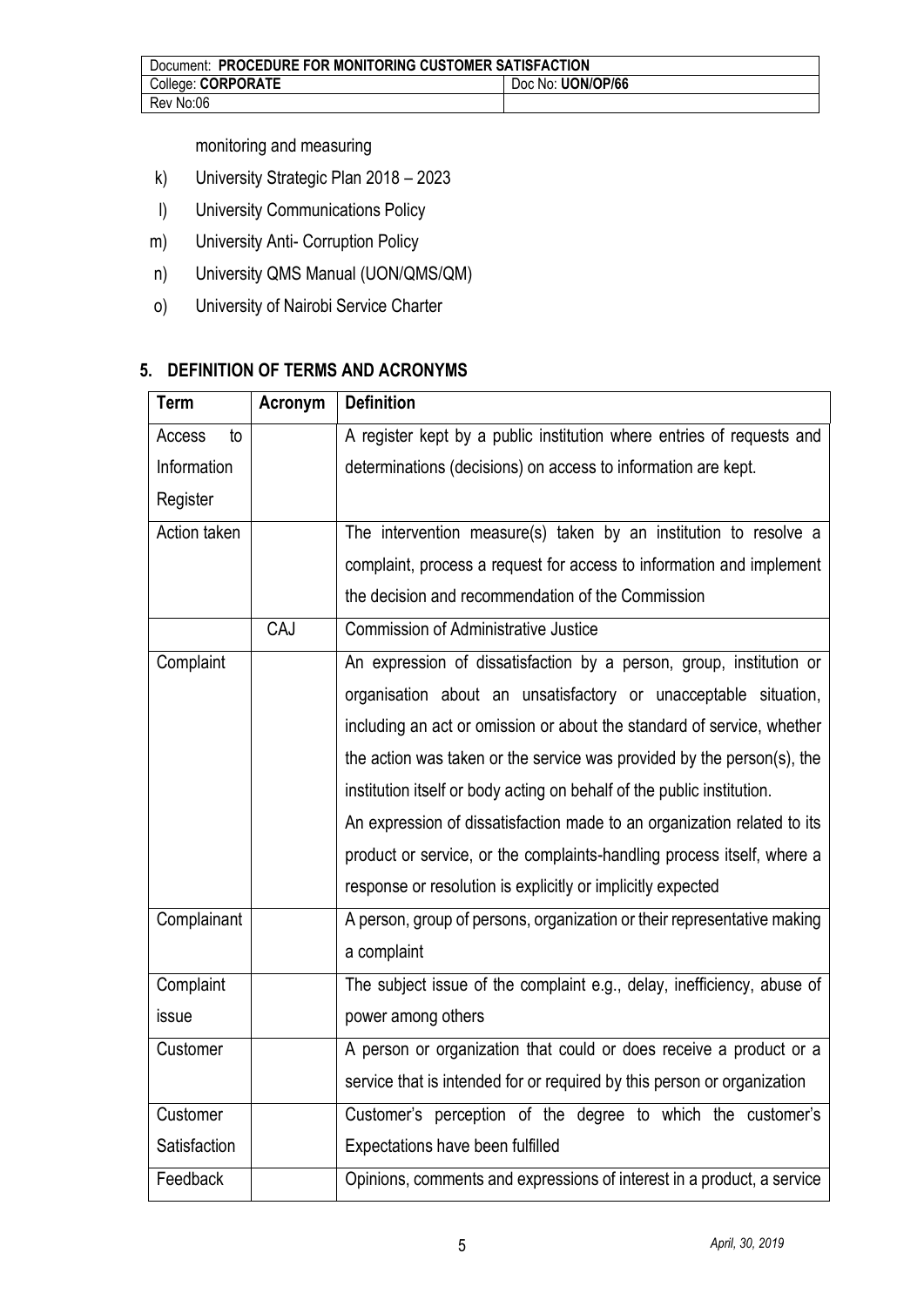| Document: PROCEDURE FOR MONITORING CUSTOMER SATISFACTION |                   |  |
|----------------------------------------------------------|-------------------|--|
| College: CORPORATE                                       | Doc No: UON/OP/66 |  |
| Rev No:06                                                |                   |  |

| <b>Term</b>      | Acronym | <b>Definition</b>                                                          |
|------------------|---------|----------------------------------------------------------------------------|
|                  |         | or a complaints-handling process                                           |
| Interested       |         | Person or organization that can affect, be affected by, or perceive itself |
| Party/           |         | to be affected by a decision or activity                                   |
| Stakeholder      |         |                                                                            |
| Information      |         | Any officer of a public institution designated under Section Seven as      |
| Access           |         | such for implementation of the Access to Information Act in that public    |
| Officer          |         | institution.                                                               |
| Request          |         | An application seeking access to information held by a public institution  |
| <b>Sanctions</b> |         | Penalties or deterrent measures taken against a public institution to      |
|                  |         | enforce adherence to resolution of public complaints and access to         |
|                  |         | information framework                                                      |

#### **6. RESPONSIBILITY**

#### **6.1. Vice-Chancellor**

The VC will have the overall responsibility of ensuring that this procedure is followed.

The VC will have the responsibility of Information Access Officer as designated in the Access to Information Act No. 31 of 2016

### **6.2. Deputy Vice-Chancellor, HR and Administration**

The DVC HR&A will be responsible for the planning, implementation and following up of this procedure

### **6.3. College Principals**

College Principals will ensure that customer complaints and feedback is captured, analysed and acted upon in their respective colleges

#### **6.4. Registrar Administration**

Registrar Administration will ensure that customer complaints and feedback is captured, analysed and acted upon in Central Administration units

#### **6.5. Director SWA**

Director SWA will ensure that customer complaints and feedback is captured, analysed and acted upon in SWA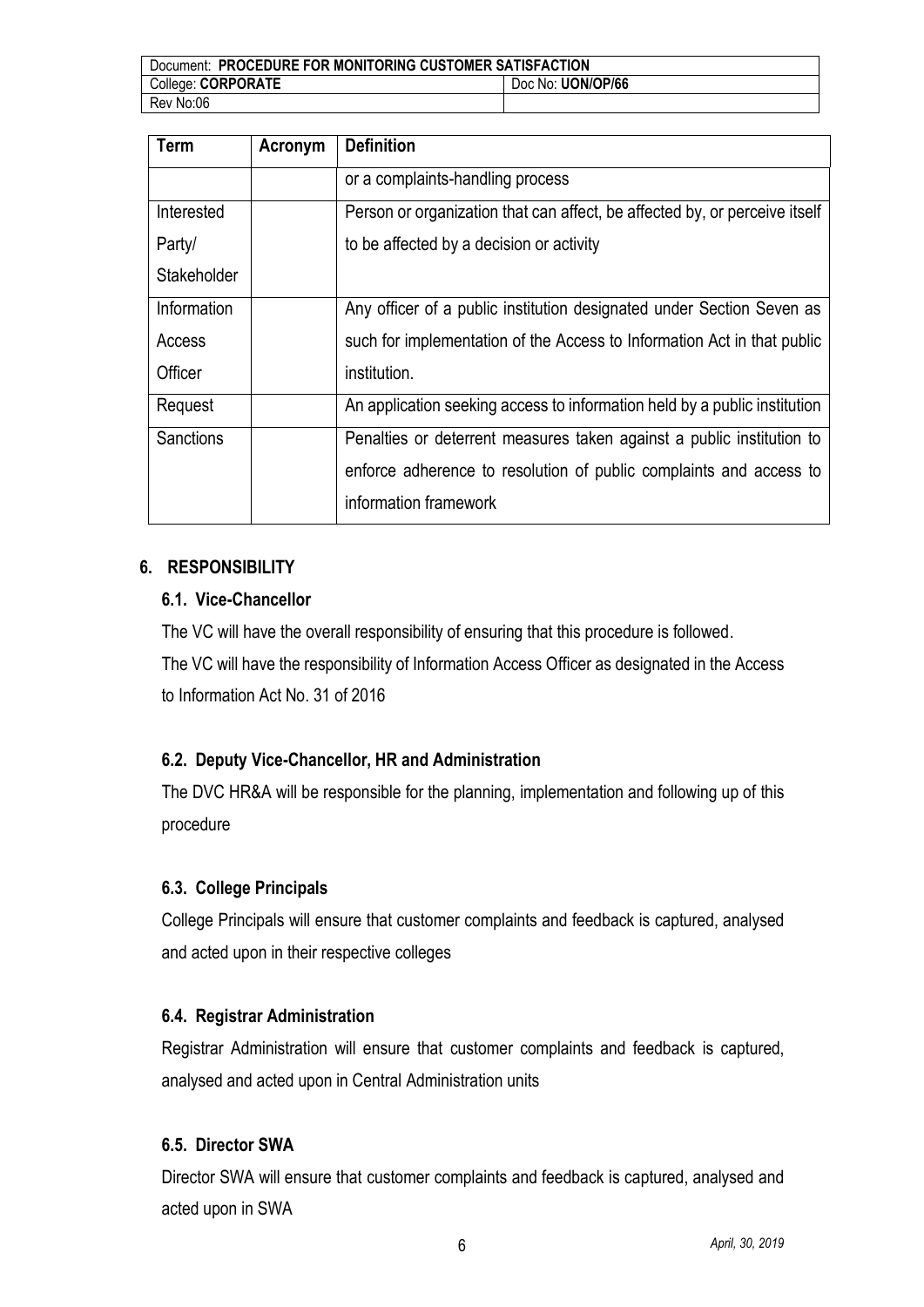| Document: PROCEDURE FOR MONITORING CUSTOMER SATISFACTION |                   |  |
|----------------------------------------------------------|-------------------|--|
| College: CORPORATE                                       | Doc No: UON/OP/66 |  |
| Rev No:06                                                |                   |  |

### **6.6. Director Graduate School**

Director GS will ensure that customer complaints and feedback is captured, analysed and acted upon in GS

### **6.7. Director ODeL**

Director ODeL will ensure that customer complaints and feedback is captured, analysed and acted upon in ODeL Campus

### **7. METHOD**

#### **7.1. Infrastructure**

- a) Establish complaints handling and management and access to information infrastructure that shall include communication channels through which complaints can be launched
- b) Develop and display complaints handling policy and procedure within the various Colleges and Units
- c) Appoint complaints handling committee
- d) Develop and implement citizens service delivery charters
- e) Conduct capacity building for complaint-handling and customer satisfaction
- f) Create awareness on the existence of complaints handling system

#### **7.2. Receiving and Addressing Customer Complaints and Feedback**

- a) Public complaints shall be received directly or channeled through the Commission on Administrative Justice (CAJ).
- b) Verbal complaints shall be acknowledged immediately they are received, while written complaints shall be acknowledged within three (3) working days.
- c) Complaints shall be resolved either on the spot by apologizing, explaining, or other necessary action to resolve the complaint. This must be done to the customer's satisfaction wherever possible.
- d) If the customer is satisfied with the decision, the complaint is closed and outcome communicated.
- e) If not, the complaint is escalated to investigation stage.
- f) Investigations on serious cases shall commence immediately.
- g) The outcome of the investigation and action taken shall be communicated within 30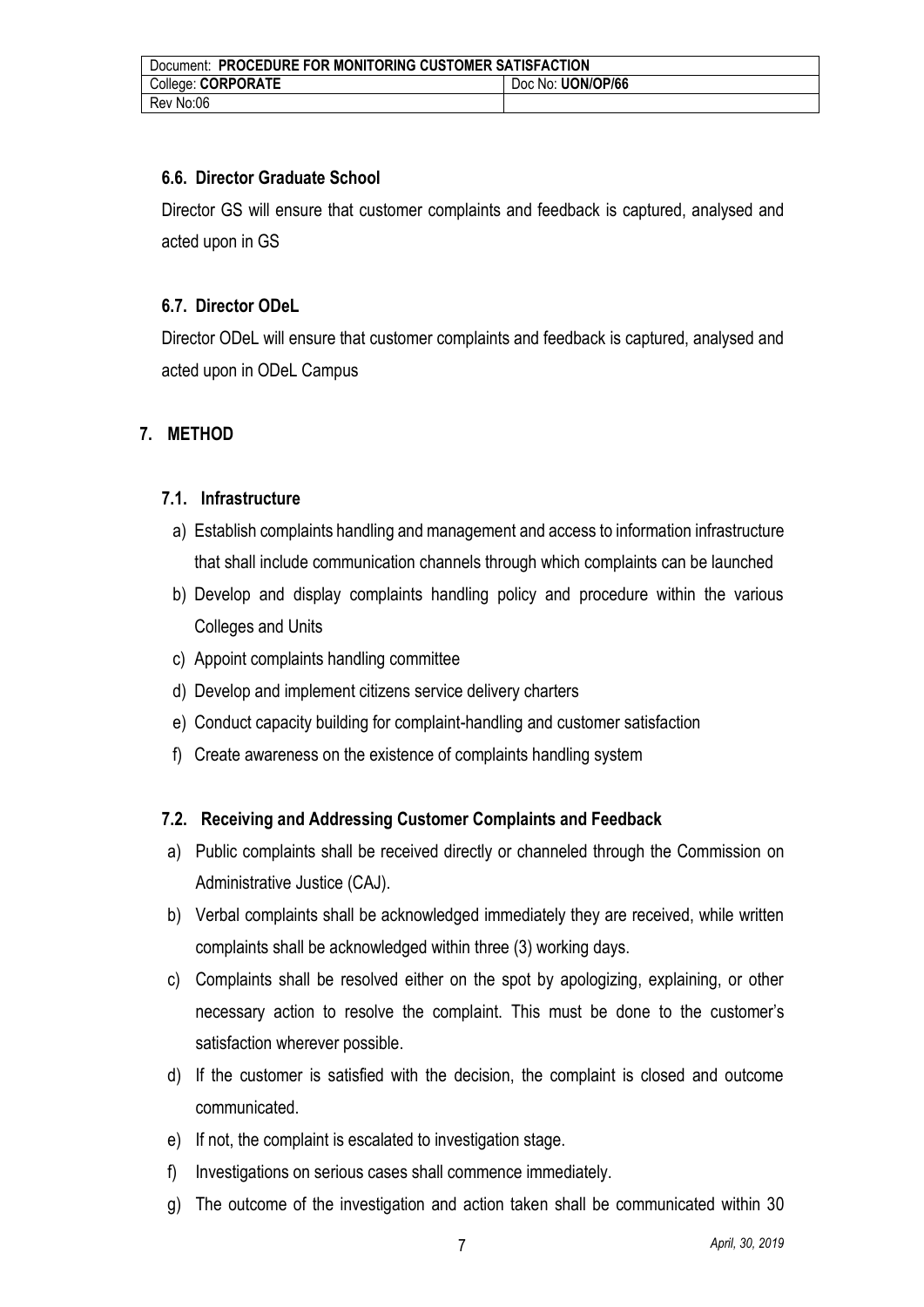days. Complaint closed and outcome recorded.

h) Confidentiality and privacy of the complaint shall be maintained at all times

# **7.3. Conducting Customer Satisfaction Survey**

- a) Planning, designing, developing, implementing, maintaining and improving customer satisfaction
- b) Customer satisfaction survey shall be conducted
- c) The results shall be analyzed and issues raised addressed

# **7.4. Access to Information**

# **Subject to the provisions of the Access to Information Act No. 31 of 2016:**

- a) An application to access information shall be made in writing and the applicant shall provide details and sufficient particulars for the University to understand what information is being requested.
- b) The Vice-Chancellor shall make a decision on an application as soon as possible, but in any event, within twenty one days of receipt of the application
- c) As soon as the Vice-Chancellor has made a decision as to whether to provide access to information, the decision shall be communicated to the requester
- d) Where the applicant does not receive a response to an application within the period stated in subsection (1) of the Information Act, the application shall be deemed to have been rejected
- e) The Vice-Chancellor may, not later than five days from the date of receipt of an application, transfer the application or any relevant part of it, to another public entity, if the information requested is held by that other public entity
- f) Where an application is transferred, the Vice-Chancellor shall inform the applicant immediately but in any event not later than seven days from the date of receipt of the application, about such transfer
- g) Where a decision is taken to provide the information applied for, the Vice-Chancellor shall send to the applicant a written response within fifteen working days of receipt of the application

# **7.5. Monitoring and Reporting**

a) Reports on resolution of public complaints shall be submitted to the Commission on Administrative Justice (CAJ) in the prescribed format